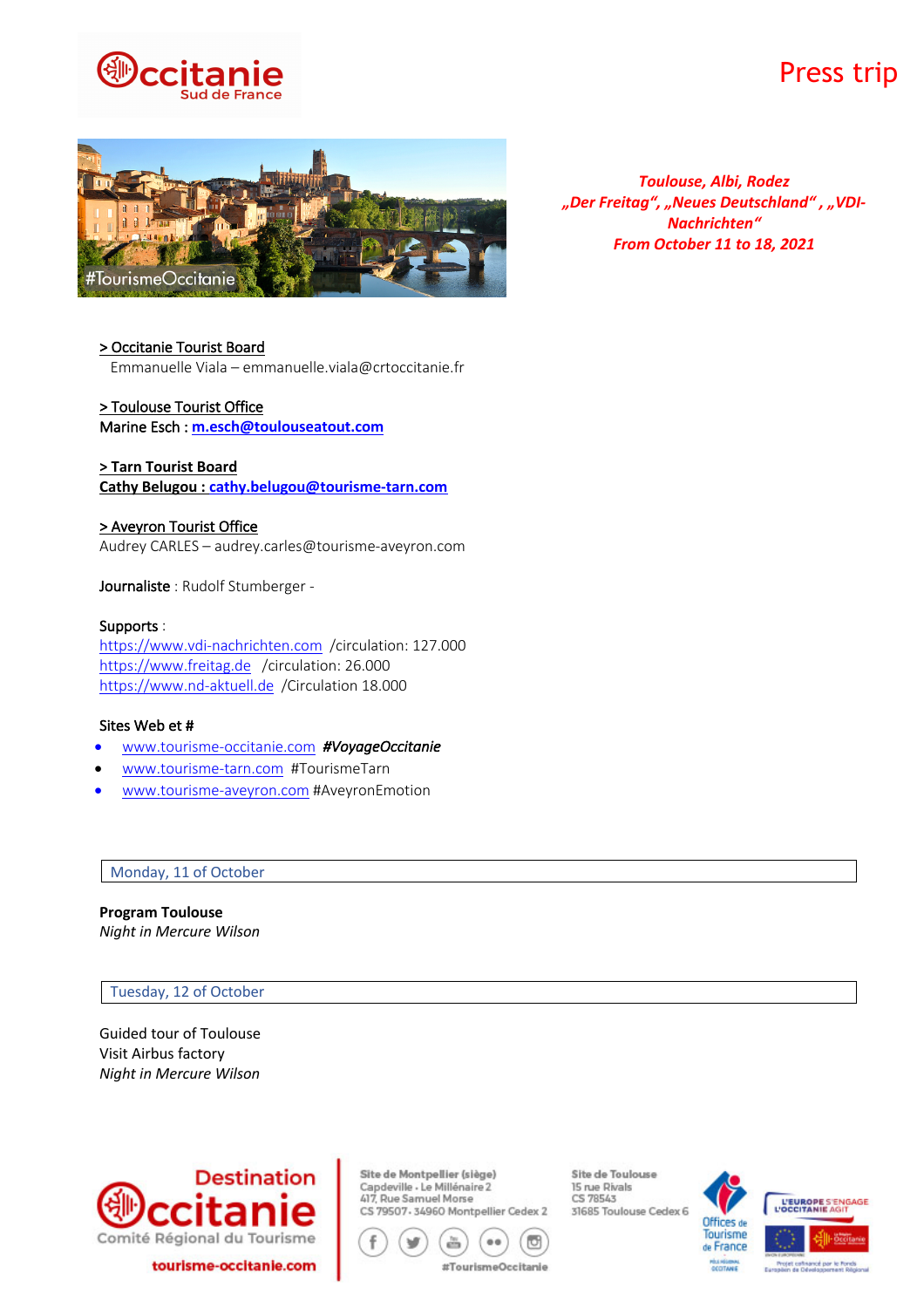

#### Wedneday, 13 of October

Guided visit in Cité de l'Espace *Night in Mercure Wilson*

Thursday, 14 of October

**Carmaux :** You have a meeting with Amandine Gonsales at the tourist office of Carmaux Téléphone : +33(0)5 63 43 46 44 – Portable : +33(0)6 44 51 78 54

**Night in Albi** Hôtel Mercure Albi Bastides 41 bis rue Porta 81000 ALBI Tel: +33563476666

#### Friday, 15 of October

 On the morning : Guided visit of Albi City – the guide will answer to the question about VOA factory. Meeting at 9.00 with him at Mercure Hotel - Tel : 05 63 49 16 45

Night in Rodez La Ferme de Bourran Rue de Berlin, 12000 Rodez - Tél. +33 (0)5 65 73 62 62 https://www.fermedebourran.com/en/

#### Saturday, 16 of October

9h30- 10h30 : Free discovery of Rodez and its traditional market

10h45-12h : Guided visit of **Musée Soulages,** (in german) *(un billet sera à sa dispo à l'accueil et il pourra intégrer une visite guidée en Allemand programmée avec un groupe ce jour là nom de la guide : Melle LAURIERE).* Jardin du Foirail - Avenue Victor Hugo - 12000 Rodez - +33 (0)5 65 73 82 60 https://musee-soulages-rodez.fr/en/

12h : Lunch in Rodez

13h30- 15h : Visit of **Musée Fenaille** 14 Pl. Eugène Raynaldy, 12000 Rodez - Tél. +33 (0)5 65 73 84 30 https://musee-fenaille.rodezagglo.fr/

15h15-16h15 : **Guided visit of Rodez**, (in german) Discovery of the historic centre and the catedral https://en.rodez-tourisme.fr/

Diner in Rodez



Site de Montpellier (siège) Capdeville - Le Millénaire 2 417, Rue Samuel Morse CS 79507-34960 Montpellier Cedex 2



Site de Toulouse 15 rue Rivals CS 78543 31685 Toulouse Cedex 6